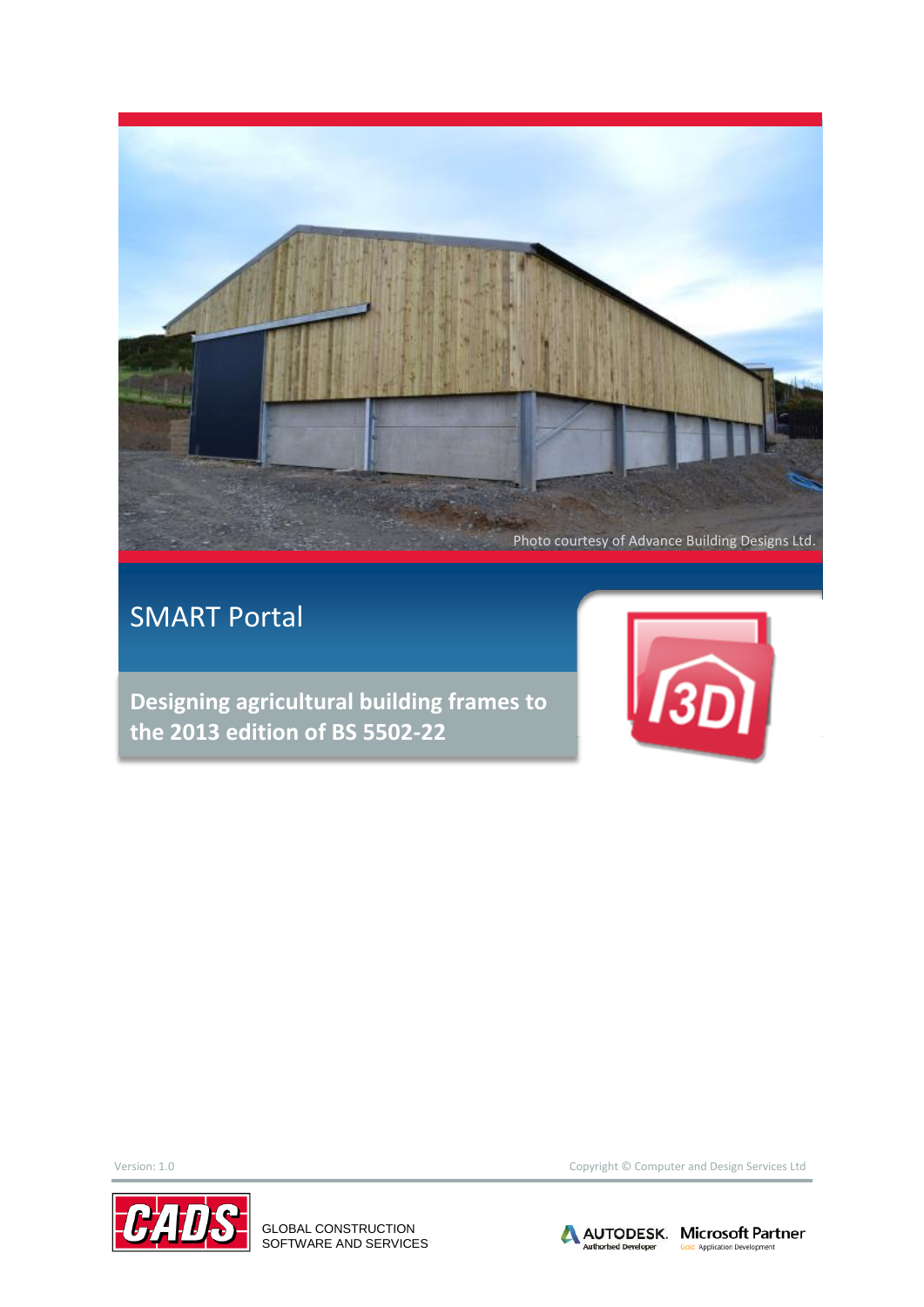# **Revision history**

| <b>Date</b>      | <b>Version</b> | <b>Description</b> | <b>Author</b> |
|------------------|----------------|--------------------|---------------|
| $15/09/2014$ 1.0 |                | Initial version    | RCH           |
|                  |                |                    |               |
|                  |                |                    |               |

# **Contents**

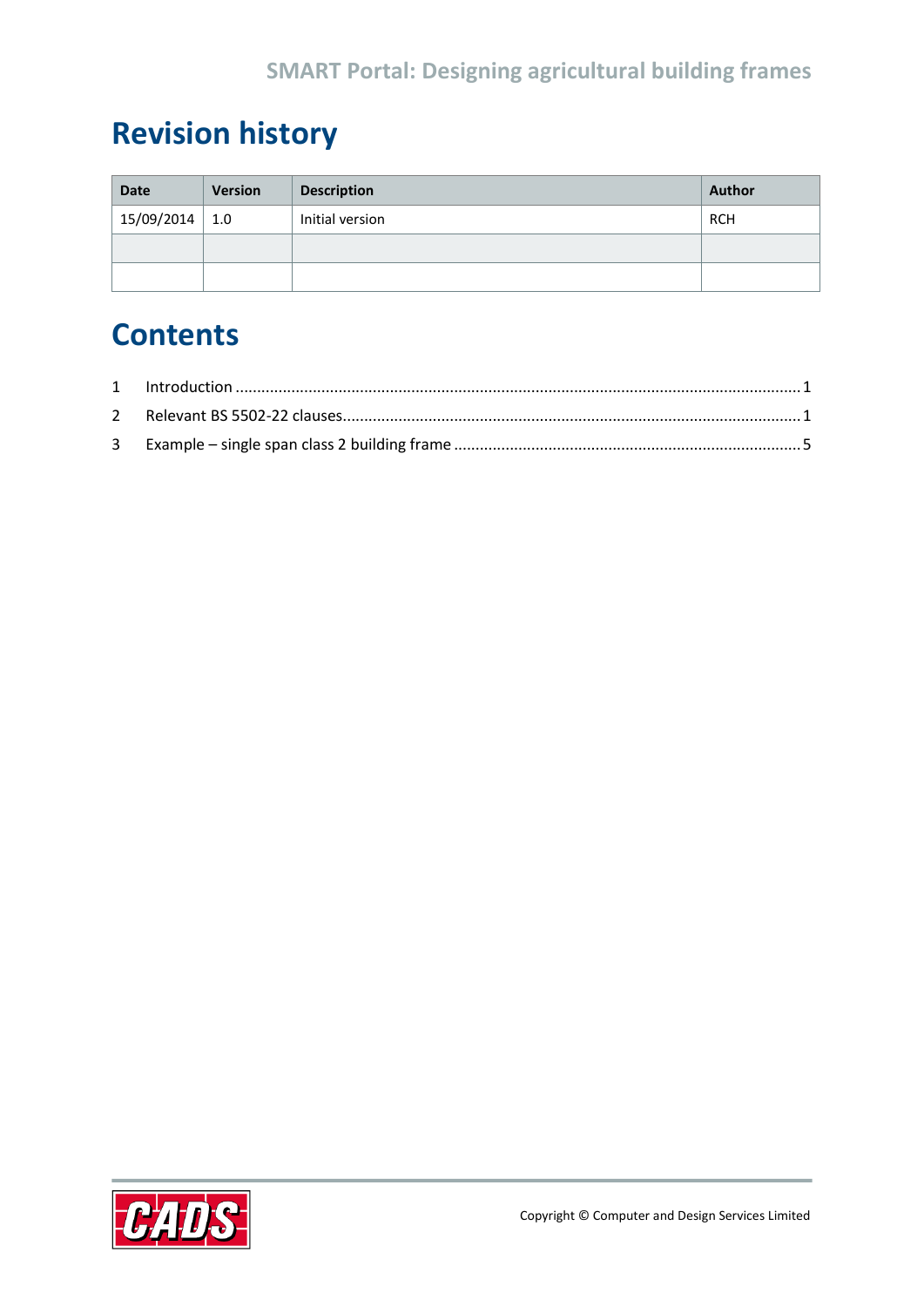# <span id="page-2-0"></span>**1 Introduction**

BS 5502-22:2003+A1:2013 provides (inter alia) guidance to modify the main structural codes of practice to take into account the perceived lower risks and consequences of failure for many types of farm building. It also includes information on loadings which are particular to agricultural buildings. The main provisions of the code are summarised and briefly discussed in section 2 below. Section 3 shows how these may be entered in SMART Portal 2D and 3D and if required incorporated into a template file for re-use.

The current (2013) edition of BS 5502-22 achieves a very welcome major simplification of the 2003 edition eliminating a number of anomalies. Unfortunately it also replaces references to British Standards with references to the structural Eurocodes and other ENs which may be unwelcome to many engineers. However there is no logical (as distinct from political) reason why the changed code may not be used in conjunction with the equivalent British Standards especially as the resulting design outcomes will be either similar or more conservative. Pending the release of the Eurocode version of CADS SMART Portal software it is assumed that for the time being, users will use BS 5502- 22+A1:2013 in conjunction with BS 5950-1:2000, BS 6399-1, 2 and 3 and this temporary guide has been prepared accordingly.

This guide has been prepared with appropriate professional engineering logic and care but it has no official status and its interpretation and application is the responsibility of the user.

# <span id="page-2-1"></span>**2 Relevant BS 5502-22 clauses**

The following commentary deals with the main issues. If in doubt reference should be made to BS 5502-22:2003+A1:2013 itself.

#### **14.0 Design classification**

In the 2013 edition of BS 5502-22, two classifications are given related to the frequency of human occupancy, and the distance to highway or human habitation as well as the intended design life. The 2003 edition had four classes with consequent complexity.

Class 1 is in effect normal building standards. Minimum design life 50 years.

Class 2 is the most common class of farm building.

In order to qualify for class 2 the following conditions must be satisfied:

- $\checkmark$  Maximum human occupancy within zone of effect:- 1 person per 100 m<sup>2</sup> for maximum 6 hours per day and up to 10 persons at any one time. Clause 14.2 allows a relaxation for short periods of higher occupancy.
- $\checkmark$  Minimum distance to human habitation or classified highway 10 m.
- $\checkmark$  Minimum design life 20 years.
- $\checkmark$  Single storey with no mezzanine floor occupying greater than 50% of ground floor area.
- $\checkmark$  No non-environmental loading. Structures retaining materials such as grain or silage must be designed as class 1.

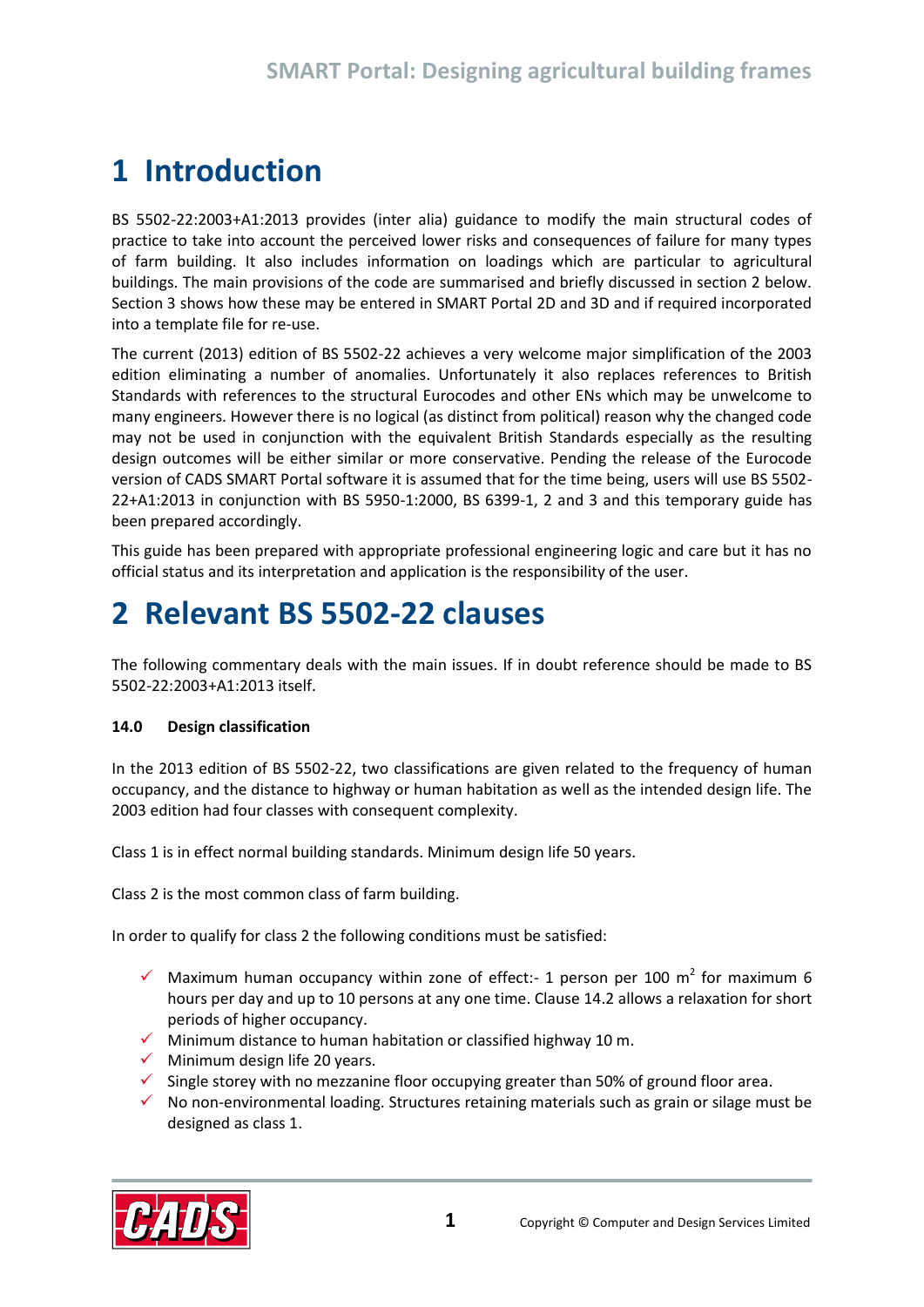#### **15.2 Wind loads**

BS 5502:2003+A1:2013 refers to BS EN 1991-1-4 for calculation of wind loads. However there is no logical reason why BS 6399-2 may not be used as they follow similar principles and produce similar results.

Although not mentioned, it is essential to use the EN 1991-1-4 in compliance with its UK National application document when working in the UK.

Although not specifically stated, the design life for wind may be taken into account by multiplying the 50 year peak velocity  $v_p$  obtained from the UK NA to BS EN 1991-1-4 or the 50 year effective wind speed  $V_e$  from BS 6399-2 by the following probability factors:-

| <b>Class</b> | <b>Design life</b> | <b>Factor Sp</b> |
|--------------|--------------------|------------------|
|              | 50 years           | 1.000            |
|              | 20 years           | 0.946            |

These values have been obtained using Equation D1 of Annexe D of BS 6399-2:1997.

The same values are applicable to BS EN 1991-1-4.

It is not clear whether the above  $S_p$  factor is implicit in the load classification factor given in 16.1.2 (see below) or may be applied as well. Until this has been clarified it may be prudent to assume  $S_p =$ 1.0 in all cases.

#### **15.3 Imposed roof loads other than wind loads**

#### **15.3.1 Modifications to imposed roof loads derived from BS EN 1991-1-1**

#### **15.3.1.1 Minimum roof imposed loads**

Clause 15.3.1.1 states that for class 1 agricultural buildings with no access to the roof other than for maintenance and repair, the roof imposed load on plan should be as defined in Table NA.7 of the UK NA to BS EN 1991-1-1 which is the same as clause 4.3.1(c) of BS 6399-3 ie:-

- ▶ 0.60 kN/m<sup>2</sup> for roof slopes up to 30 $^{\circ}$
- rero for roof slopes greater than  $60^\circ$
- ▶ 0.6 [(60 roof slope)]  $kN/m^2$  for roof slopes between 30 $^{\circ}$  and 60 $^{\circ}$
- or a concentrated load of 0.9 kN (not usually relevant to frame analysis.)

Most new agricultural buildings have roof slopes less than 30 $^{\circ}$  so generally the imposed load on plan is 0.60 kN/ $m<sup>2</sup>$  for class 1 buildings.

For class 2 agricultural buildings with no access to the roof other than for maintenance and repair, clause 15.3.1.1 requires that the minimum roof imposed load may be taken as no greater than 0.40

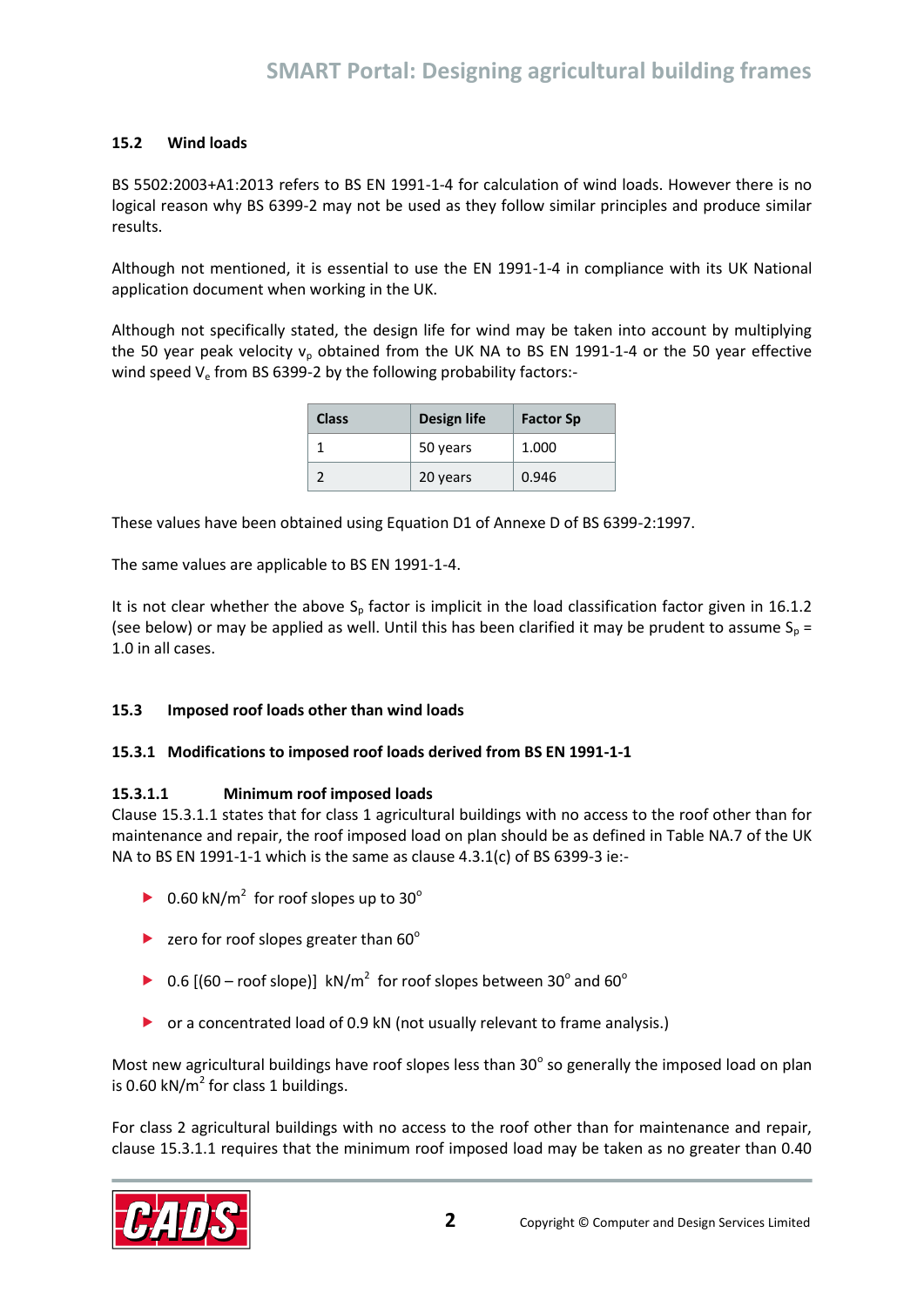kN/m<sup>2</sup> as per BS EN 1991-1-1. The National Annexe is not mentioned. This would appear to imply a uniform load on plan of 0.40 kN/m<sup>2</sup>

#### **15.3.1.2 Snow loads**

This clause states that snow loads should be obtained from BS EN 1991-1-3 and the UK NA thereto. The resultant figures are not significantly different from those obtained from BS 6399-3 so pending the introduction of software support for the Eurocode it is proposed to refer to BS 6399-3.

#### **15.4 Floor loads**

In this section BS 5502 gives extensive useful information on floor loadings for agricultural applications. However suspended floors are rarely encountered in the design of steel portal frames for agriculture use so they are not considered further in this document.

#### **15.5 Wall loads**

This section is concerned with lateral loads on containment walls due to storage of materials.

#### **15.5.1 Walls for storage areas**

This clause simply states that loads should be calculated using recognised earth pressure theories and so is not specific to agricultural buildings. However reference may be made to Table 5 for densities and angles of repose for common materials and to BS EN 1991-4:2006 especially section 5.4 and Annexes A and E for calculation of pressure. For silage reference should be made to 15.6

#### **15.6 Loads on bunkers and clamps for the storage of grass silage**

#### **15.6.2 Surcharging of silage**

This clause details the conditions in which silage may be surcharged without invalidating the loadings in clause 15.6.3.

#### **15.6.3 Loads on retaining walls**

This clause and Table 6 specifies the lateral loads to be assumed in the design of walls to sustain grass silage storage and mechanical compaction consisting of:

|                                                  |      | Height up to 8m |                   | Height 8 to 10 m |                   |
|--------------------------------------------------|------|-----------------|-------------------|------------------|-------------------|
| <b>Uniform lateral pressure</b>                  | Wg   | 3.9             | kN/m <sup>2</sup> | 4.5              | kN/m <sup>2</sup> |
| <b>Pressure varying linearly</b><br>with depth z | Tg z | 3.9z            | kN/m <sup>2</sup> | 4.5z             | kN/m <sup>2</sup> |
| <b>Two concentrated</b><br>horizontal loads      | Pg   | 4.0             | kN                | 5.0              | kN                |

The concentrated loads are applied 0.6 m below the surface of the silage and at 2.0 m centres. The loads may be applied as patch loads on areas 0.6 m x 0.6 m for wall panel design but point loads are sufficiently accurate for frame design.

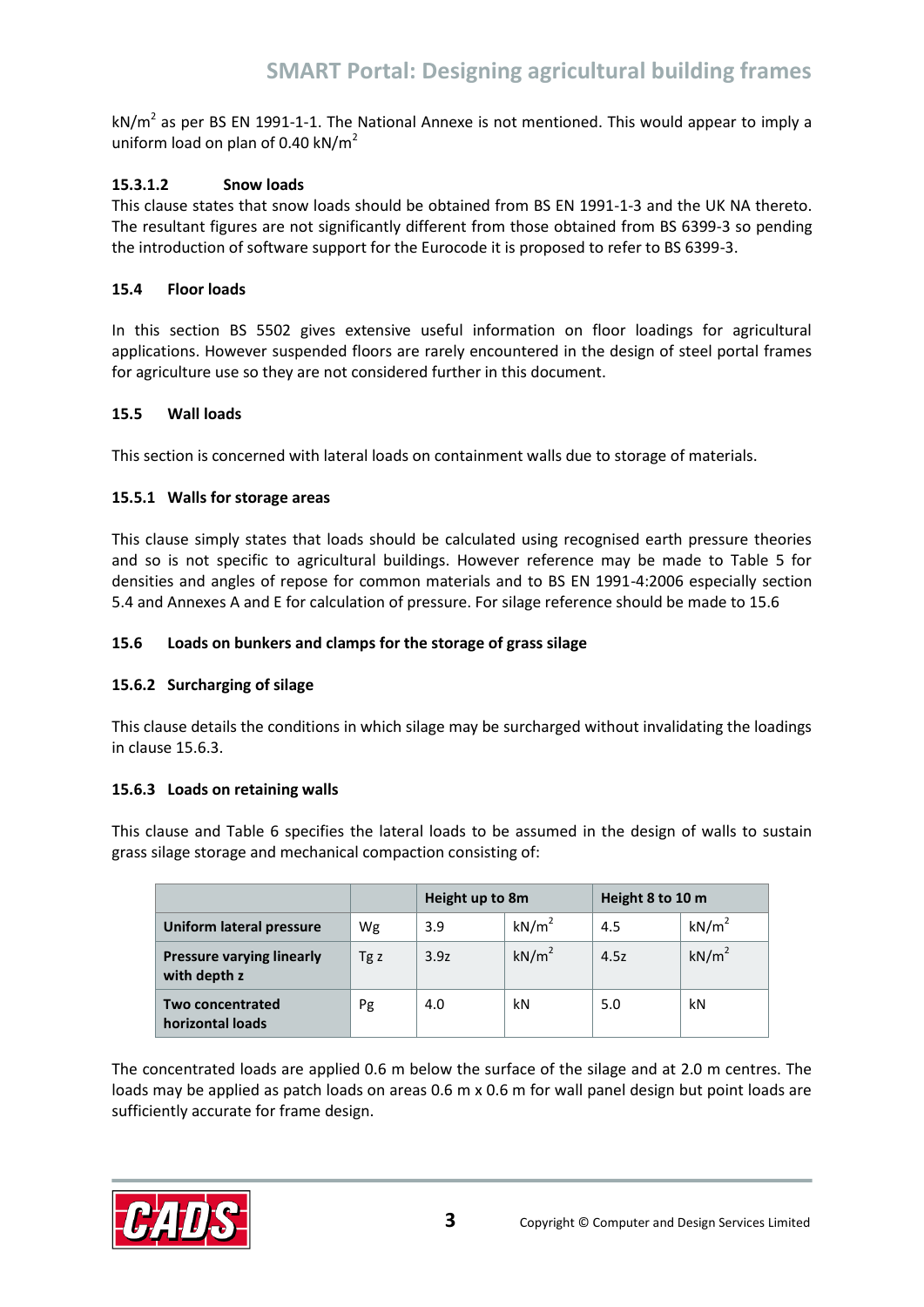#### **16 Structural design (materials)**

#### **16.1.1 Design**

This clause states: "Designs should conform to the relevant Eurocodes covering the structural materials being used, modified for classified agricultural buildings and structures in accordance with 16.1.2 and 16.1.3. Design loads should be obtained by combining the classified loads and multiplying them by the appropriate partial safety and combination factors obtained from BS EN 1990:2002+A1:2005 Annex A1."

There seems to be no logical reason why British Standards should not be substituted for Eurocodes in the above. The partial safety factors in the relevant British Standards already incorporate load combination factors.

#### **16.1.2 Classified loads**

BS 5502-22:2013 Table 7 gives classification factors  $(\gamma_c)$  to be applied to the characteristic loads to obtain `classified loads' for design:-

| Class 1: | 1.00 |
|----------|------|
| Class 2: | 0.90 |

It seems to be unreasonable to apply the classification factor to dead loads and frame self-weight because these can be determined accurately and should not be reduced especially in load combinations where they act `adversely'.

Where the software generates imposed, snow and wind loads together with load categories and combinations (as in SMART Portal) users may find it convenient to apply the classification factor for class 2 structures to the partial safety factors rather than to the loads themselves

Note that BS 5502-22 makes no mention of control of deflection for the serviceability limit state. It is presumably left to the designer's judgement as to whether to check and limit deflections.

If SLS checks are made it might be considered reasonable to apply the `classification factors' listed above instead of the usual 1.00. However it is simpler to keep the analysis unchanged and modify the deflection limits as considered appropriate.

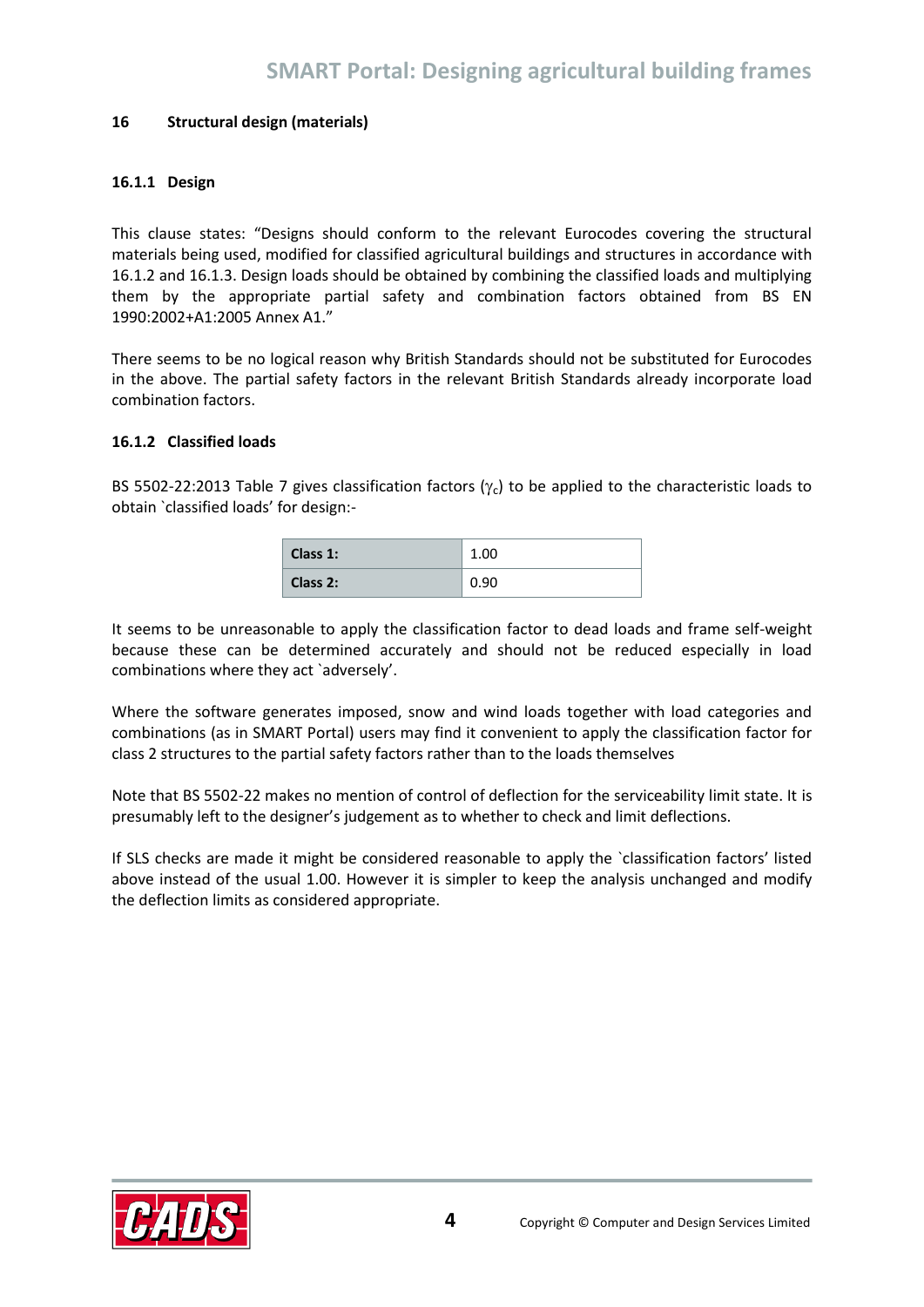#### **Summary of adjustments for using BS 5502-22:13 with BS 5950-1:2000**

[Applying the classification factor to the partial safety factors instead of the loads]

| <b>Classified ULS partial safety factors</b> | <b>BS 5502 class 1</b>                          | <b>BS 5502 class 2</b> |
|----------------------------------------------|-------------------------------------------------|------------------------|
| Dead load with imposed only                  | 1.40                                            | 1.26                   |
| Dead load (beneficial eg: with wind uplift)  | 1.00                                            | 1.00                   |
| Dead with wind and imposed                   | 1.20                                            | 1.08                   |
| Imposed or snow with dead only               | 1.60                                            | 1.44                   |
| Imposed or snow with dead and wind           | 1.20                                            | 1.08                   |
| Wind with dead only                          | 1.40                                            | 1.26                   |
| Wind with imposed or snow                    | 1.20                                            | 1.08                   |
|                                              |                                                 |                        |
| Minimum roof imposed load                    | 0.60                                            | $0.40 \text{ kN/m}^2$  |
|                                              |                                                 |                        |
| <b>SLS deflection limits</b>                 | At designer's discretion / client requirements. |                        |

# <span id="page-6-0"></span>**3 Example – single span class 2 building frame**

The example is a single 20 m span duopitch portal 42 m long in 6m bays, 5m to eaves with 12.5 degree roof pitch. SMART Portal 2D is used but the sequence is similar for SP3D.

| SMART Portal2D - [Untitled.cpd]<br>Untitled<br>$\Box$<br><b>图 Project Details</b><br>[St] Building Data |                              | Geographical parameters relevant to wind and snow loading | <b>Building Data Specification</b> | $\mathbf{x}$<br>▭ |
|---------------------------------------------------------------------------------------------------------|------------------------------|-----------------------------------------------------------|------------------------------------|-------------------|
| <b>Building Data Specification</b>                                                                      | Ξ<br>Site location           | Sutton Scotney                                            |                                    | BREVe On          |
| <b>ax</b> ] Frame Features<br>曰<br><b>Frame Geometry</b><br>癰                                           | Site grid reference          | SP115851                                                  | <b>BREVe report</b>                | Load BREVe Job    |
| 麕<br><b>Frame Options</b>                                                                               | Site altitude                | 68.000                                                    |                                    |                   |
| 瞝<br>Haunch Options<br>n.<br><b>Support Options</b>                                                     | Orientation of left face 270 | கூ                                                        | <b>BREVe review</b>                | Save BREVe Job    |
| [88] Purlins, rails & other restraints<br>E<br><b>图 Restraints</b>                                      | Building length              | 42.000                                                    | Frame from near end dist.          | 6.000             |
| <b>图 Spacing</b>                                                                                        | Near end roof shape          | Gable / plain                                             | Left eaves shape                   | Plain             |
| [Span Geometry<br>$\Box$<br>鹽 Span 1                                                                    | Far end roof shape           | Gable / plain                                             | Right eaves shape                  | Plain             |
| 51<br>Frame Options<br>[85] Haunches                                                                    | $\overline{\phantom{a}}$     | For extended help on this topic please press F1           |                                    |                   |
| <b>Box</b> Span 1                                                                                       | < Back                       | Next >                                                    | Help                               | Close             |

The illustration above shows the *Building data* page for a site in rural Hampshire. Note that the link to BREVe wind software is no longer available and is therefore disabled. Pending the release of CADS new wind software the relevant data may be obtained from a stand-alone copy of BREVe or by manual interpretation of BS 6399-2 as outlined below.

In order to produce a competitive design it is usually necessary to take full advantage of the provisions for `nominally pinned bases' in BS 5950-1 clause 5.1.3.3. This allows partial fixity

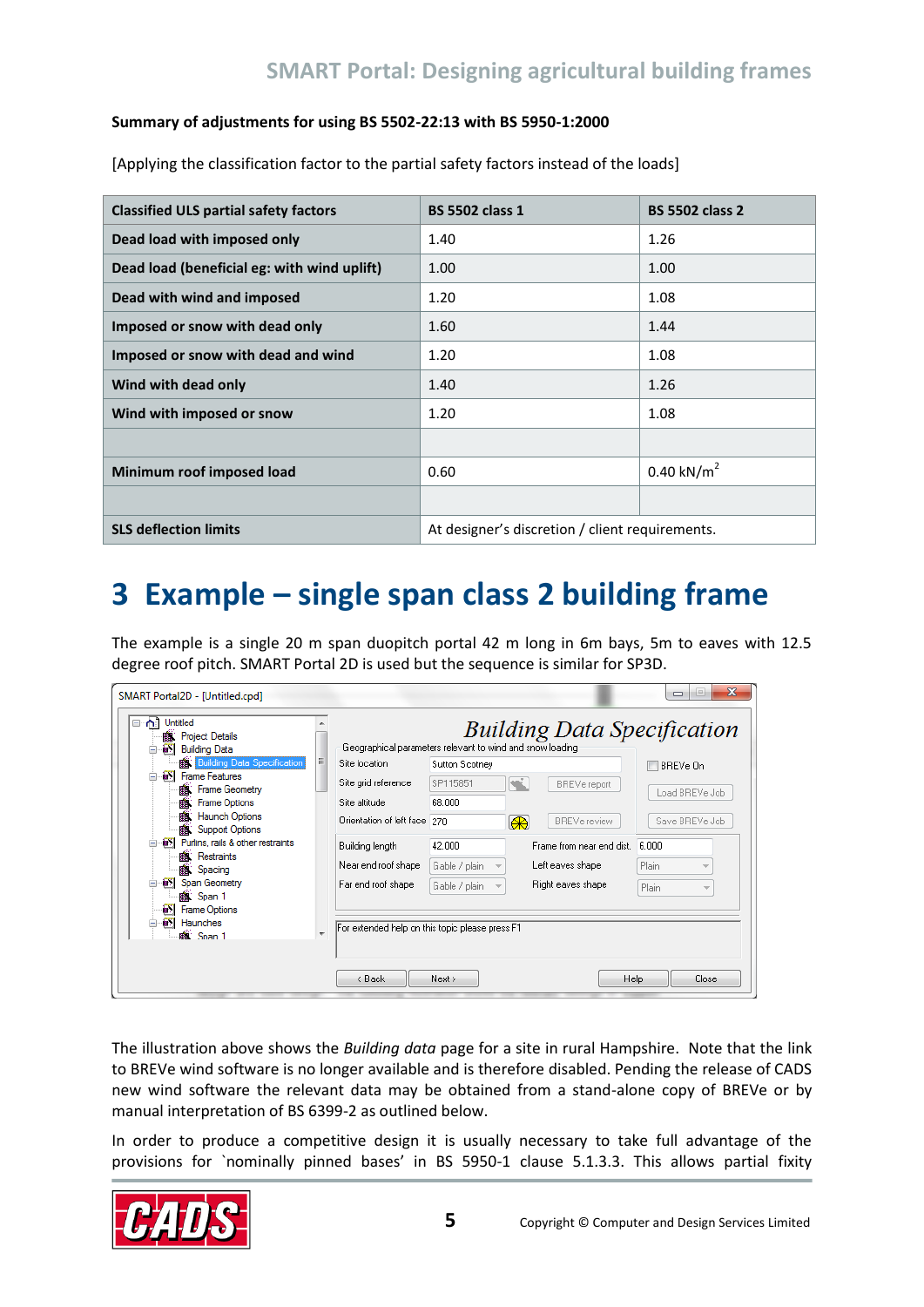equivalent to 20% of the column stiffness to be assumed for the purpose of calculating deflections under SLS load combinations whilst assuming pinned conditions for ULS frame design and base design. The following illustration shows the relevant settings in *Support options* page:-

| SMART Portal2D - [Untitled.cpd]                                                                                                                                                                                                                                                                                                                                                                                                                                                | $\Box$                                                                                                                                                                                                                                                                                                                                                                                                                                                                                                                                                                                                                                                                                                                                       |       |
|--------------------------------------------------------------------------------------------------------------------------------------------------------------------------------------------------------------------------------------------------------------------------------------------------------------------------------------------------------------------------------------------------------------------------------------------------------------------------------|----------------------------------------------------------------------------------------------------------------------------------------------------------------------------------------------------------------------------------------------------------------------------------------------------------------------------------------------------------------------------------------------------------------------------------------------------------------------------------------------------------------------------------------------------------------------------------------------------------------------------------------------------------------------------------------------------------------------------------------------|-------|
| Untitled<br><b>图 Project Details</b><br>[ST] Building Data<br>· pii Building Data Specification<br><b>B</b> <sup>S</sup> Frame Features<br>E<br>· p Frame Geometry<br>顣<br><b>Frame Options</b><br><b>图 Haunch Options</b><br>Support Options<br><b>a</b> <sup>8</sup> Purlins, rails & eaves beams<br><b>B</b> Restraints<br><b>1 Spacing</b><br><b>a</b> <sup>S</sup> Span Geometry<br>e Span 1<br><b>Frame Options</b><br>64<br><b>a</b> <sup>S</sup> Haunches<br>·魔 Span 1 | <b>Support Options</b><br>The next step is to choose which support options you wish to define. You may opt to make all supports<br>the same, or you may define each support individually.<br>$\triangledown$ I would like all supports to have the same fixities<br>Base Design<br>▿<br>Default fixity for ULS and SLS base load combs-<br>Default fixity for SLS deflection load combs:<br>All fully fixed (encastre)<br>All fully fixed (encastre)<br>C All fully pinned<br>All fully pinned<br>Œ<br>Percent column stiffness<br>10.000<br> 20.000 <br>Percent column stiffness<br>G.<br>$\overline{\phantom{a}}$<br>& strength<br>For extended help on this topic please press F1<br>$\overline{\phantom{a}}$<br>< Back<br>Next ><br>Help | Close |
|                                                                                                                                                                                                                                                                                                                                                                                                                                                                                |                                                                                                                                                                                                                                                                                                                                                                                                                                                                                                                                                                                                                                                                                                                                              |       |

In *Load type options* page the default settings are adopted:-

| SMART Portal2D - [Untitled.cpd]                                                                                                                                                                                                                                                                                                                                                                                                                 | x<br>ıн<br>$\Box$                                                                                                                                                                                                                                                                                                                                                                                                                                                                                                                                                                         |
|-------------------------------------------------------------------------------------------------------------------------------------------------------------------------------------------------------------------------------------------------------------------------------------------------------------------------------------------------------------------------------------------------------------------------------------------------|-------------------------------------------------------------------------------------------------------------------------------------------------------------------------------------------------------------------------------------------------------------------------------------------------------------------------------------------------------------------------------------------------------------------------------------------------------------------------------------------------------------------------------------------------------------------------------------------|
| 鹽 Haunch Options<br><b>Box</b> : Support Options<br>[88] Purlins, rails & eaves beams<br><b>But</b> Restraints<br><b>藤 Spacing</b><br><b>a</b> <sup>y</sup> Span Geometry<br><b>藤 Span 1</b><br><b>Frame Options</b><br>ŦЛ<br><b>BY</b> Haunches<br>a Span 1<br><b>B</b> <sup>x</sup> Supports<br><b>B</b> All supports<br><b>EX</b> Load Options<br>⊟<br><b>图: Load Application Options</b><br><b>图 Load Type Options</b><br><b>Dead Loads</b> | Load Type Options<br>Now select what other kinds of load are to be applied to the frame.<br>$\triangledown$ Notional horizontal forces due to imperfections<br>$\blacktriangleright$ [Wind loads]<br>Design code   BS 6399 Pt 2 $ \bullet $<br>% of dead and imposed loads   0.50<br>$\nabla$ Minimum horizontal forces for robustness<br>Column casings<br>1.00<br>■ Apply constant column casings<br>% of dead loads<br>$\Box$ Fire collapse loads<br>□ Rafter casings<br>$\Box$ Left<br>■ Apply constant rafter casings<br>$\triangledown$ Snow loads (to BS6399 pt 3)<br>$\Box$ Right |
| ll Span 1                                                                                                                                                                                                                                                                                                                                                                                                                                       | For extended help on this topic please press F1<br>< Back<br>Next ><br>Help<br>Close                                                                                                                                                                                                                                                                                                                                                                                                                                                                                                      |
|                                                                                                                                                                                                                                                                                                                                                                                                                                                 |                                                                                                                                                                                                                                                                                                                                                                                                                                                                                                                                                                                           |

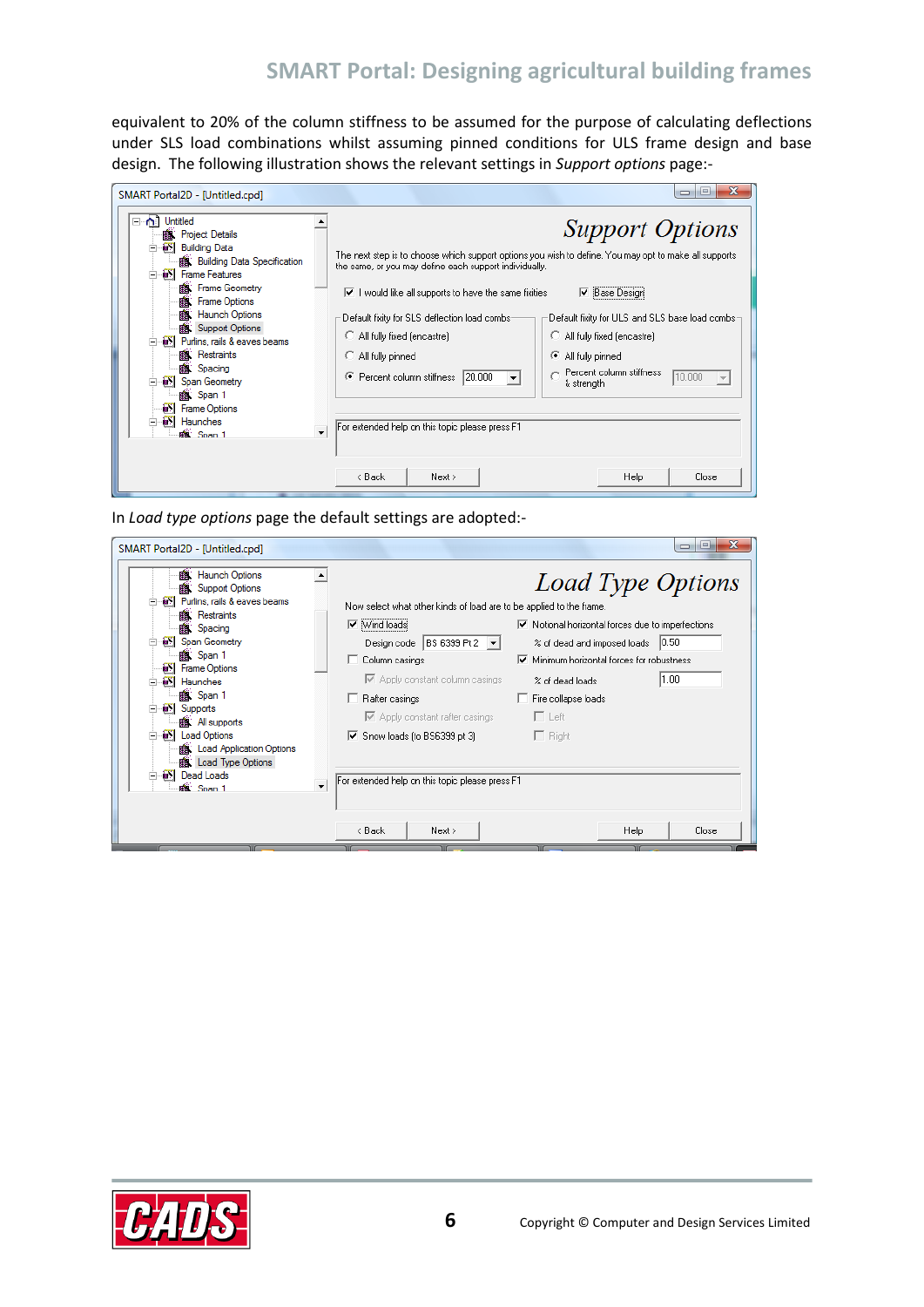In the *Dead loads* page for the *Roof cladding on slope* input, either enter a known value or select [….] to open the dead loads library to perhaps select a single skin steel sheeting type and purlins as shown below:-

| CADS Dead Load Library v1.0                                                                                                                                                    | x                                                         |
|--------------------------------------------------------------------------------------------------------------------------------------------------------------------------------|-----------------------------------------------------------|
| Load library-                                                                                                                                                                  | Selected load                                             |
| Roof cladding<br>$\overline{}$<br>Steel:insulation:steel                                                                                                                       | Steel:single skin<br>Reference                            |
| Steel:single skin                                                                                                                                                              | Value<br>Layer                                            |
| Steel:insul:12.5mm plasterbo<br>Steel:insul:9.5mm plasterboard                                                                                                                 | 0.070<br>Typical 26 x 0.7 mm profiled steel sheet +<br>2  |
| Composite steel panels<br>Composite aluminium panels<br>Standing seam system<br>Cementfibre:insul:plasterboard<br>Slates.timber:plasterboard<br>Conc tiles timber:plasterboard | 0.035<br>Purlins etc (averaged over area)<br>ᅰ<br>Editing |
| Clay tiles timber:plasterboard<br>Æ.<br>◀                                                                                                                                      | Total 0.105<br>Remove<br>Insert<br>Layer:                 |
| Copy & Edit<br>New<br>Delete                                                                                                                                                   | Discard<br>Accept<br>Changes:                             |
| Ready                                                                                                                                                                          | Cancel<br>OΚ                                              |

Press OK to return the unit load value to the *Dead loads* page. For this example we will assume that there is no suspended ceiling or allowance for services. The other values are not used for a simple shed so can be left as defaulted. The resultant page is shown below:-

| SMART Portal2D - [Untitled.cpd]                                                                                                                                                                                                                                                                                                                                                                                                                                             | $\Box$<br>$\Box$                                                                                                                                                                                                                                                                                                                                                                                                                                                                                                                                                                                          |
|-----------------------------------------------------------------------------------------------------------------------------------------------------------------------------------------------------------------------------------------------------------------------------------------------------------------------------------------------------------------------------------------------------------------------------------------------------------------------------|-----------------------------------------------------------------------------------------------------------------------------------------------------------------------------------------------------------------------------------------------------------------------------------------------------------------------------------------------------------------------------------------------------------------------------------------------------------------------------------------------------------------------------------------------------------------------------------------------------------|
| <b>BY</b> Purlins, rails & eaves beams<br>۰<br>Restraints<br>癰<br><b>图 Spacing</b><br>Span Geometry<br>⊟<br>麟 Span 1<br><b>Frame Options</b><br>ЪN<br><b>a</b> <sup>S</sup> Haunches<br>巨<br>· Span 1<br>[Supports]<br>⊟<br><b>Box</b> All supports<br><b>EX</b> Load Options<br>F.<br><b>图 Load Application Options</b><br><b>图 Load Type Options</b><br><b>Dead Loads</b><br><b>臨</b> Span 1<br><b>Self Weights</b><br>白<br>$\overline{\phantom{a}}$<br><b>Box</b> Span 1 | Dead Loads - Span 1<br>Now you may input or select the unit dead loads to apply.<br>0.160<br>Pick<br>Roof cladding on slope<br>Pick<br>Wall cladding on elevation<br> 0.160 <br> 0.160 <br>Pick<br>Pick<br>Parapet cladding elevation<br>Eaves cladding on slope<br>Residual loads at fire collapse<br> 0.000 <br>Pick<br>Canopy cladding on slope<br>[0.160]<br>Roof cladding - on slope<br>Suspended ceiling on plan 0.000<br>Pick<br>Service and ceiling - on plan  0.000<br> 0.000 <br>Pick<br>Services load on plan<br>[Enter the roof cladding dead load on slope (kN/m2), Range: (0.000 to 99.999) |
|                                                                                                                                                                                                                                                                                                                                                                                                                                                                             | < Back<br><b>Help</b><br>Next ><br>Close                                                                                                                                                                                                                                                                                                                                                                                                                                                                                                                                                                  |

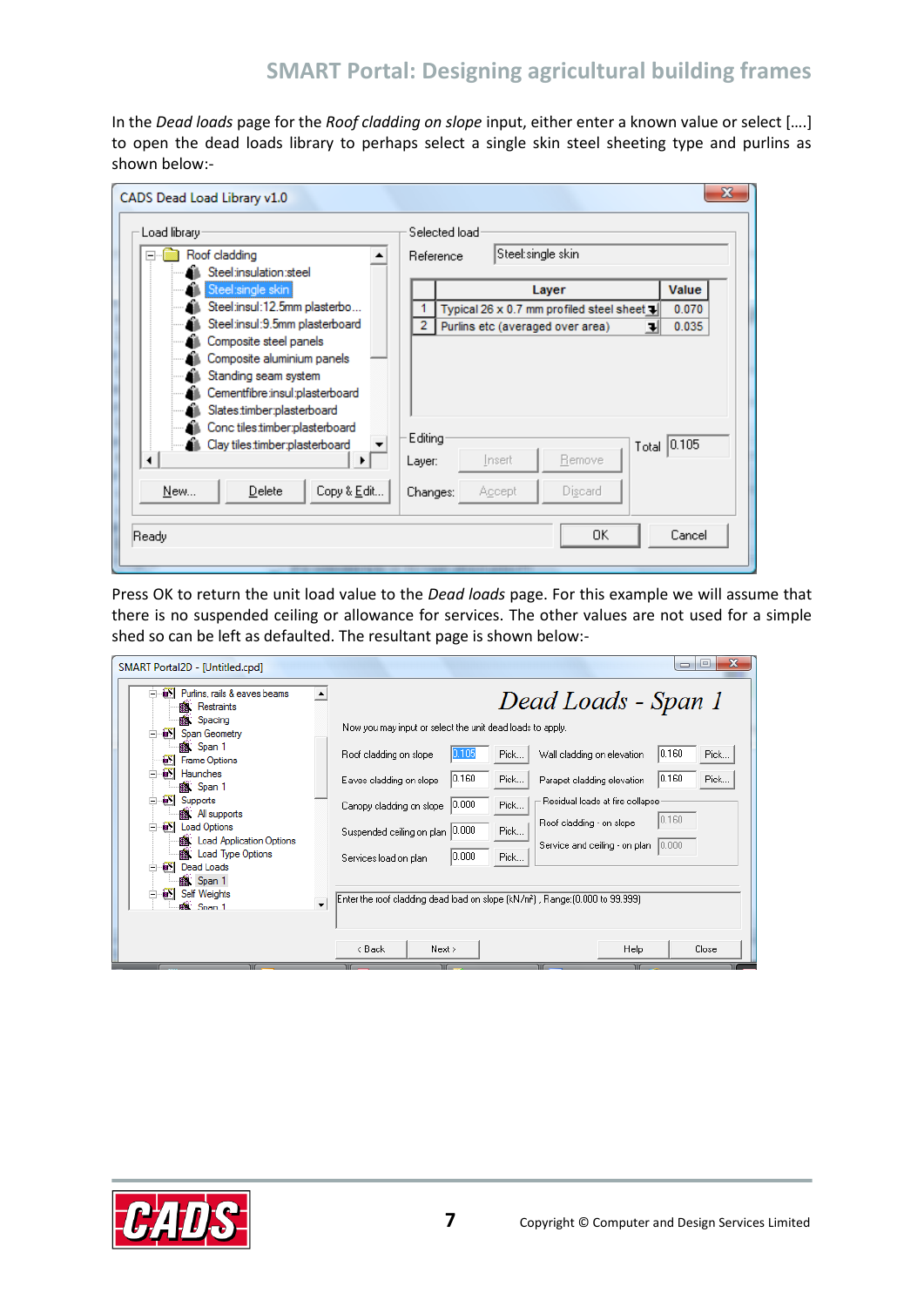In the *Imposed loads* page enter the minimum imposed roof load required by BS 5502-22 clause 15.3.1.1:-

| SMART Portal2D - [Untitled.cpd]                                                                                                                                                                                                                                                                                                                                                                                                                        |                          | ж<br>$=$<br>▭                                                                                                                                                                                                                                                               |
|--------------------------------------------------------------------------------------------------------------------------------------------------------------------------------------------------------------------------------------------------------------------------------------------------------------------------------------------------------------------------------------------------------------------------------------------------------|--------------------------|-----------------------------------------------------------------------------------------------------------------------------------------------------------------------------------------------------------------------------------------------------------------------------|
| [St] Supports<br><b>BOOT</b> All supports<br><b>a</b> <sup>5</sup> Load Options<br><b>1 Load Application Options</b><br><b>B</b> Load Type Options<br><b>a</b> <sup>y</sup> Dead Loads<br>· pan 1<br><b>a</b> <sup>x</sup> Self Weights<br>$=$<br>图 Span 1<br>EЯ<br>Casings<br><b>Review Casings</b><br>59<br>[85] Imposed Loads<br>⊟<br><b>图 Span 1</b><br>[85] Wind parameters<br><b>use:</b> Wind Coefficients<br>· Span 1<br><b>EXI</b> Snow Loads | $\overline{\phantom{a}}$ | Imposed Loads - Span 1<br>Now you may input or select the unit imposed loads to apply.<br>0.400<br>Pick<br>Roof imposed load<br>0.000<br>Pick<br>Ceiling imposed load<br>Reduce basic roof imposed load for slopes > 30*<br>For extended help on this topic please press F1 |
|                                                                                                                                                                                                                                                                                                                                                                                                                                                        |                          | < Back<br>Next ><br>Help<br>Close                                                                                                                                                                                                                                           |

In the *Wind parameters>Wind coefficients* page, the wind speeds obtained for the site are entered:-

| SMART Portal2D - [Untitled.cpd]                                                                      |   |                                                                                                          |                                      |                 |             | $\left  \equiv \right $<br>$\qquad \qquad \Box$ | $\mathbf{x}$             |
|------------------------------------------------------------------------------------------------------|---|----------------------------------------------------------------------------------------------------------|--------------------------------------|-----------------|-------------|-------------------------------------------------|--------------------------|
| <b>a</b> <sup>y</sup> Supports<br><b>B</b> All supports<br><b>a</b> <sup>8</sup> Load Options<br>⋿   |   | Wind parameters - BS6399 pt2<br>Accept or edit the general parameters applicable for the entire building |                                      |                 |             |                                                 |                          |
| · pii Load Application Options                                                                       |   | <b>Wind Blowing From</b>                                                                                 | Left                                 | <b>Right</b>    | <b>Near</b> | Far                                             |                          |
| <b>ai Load Type Options</b>                                                                          |   | Effective Wind Speed (Ve)                                                                                | 33.500                               | 33.500          | 33.500      | 33.500                                          |                          |
| <b>a</b> <sup><i>s</i></sup> Dead Loads                                                              |   | Dynamic Pressure (qs)                                                                                    | 0.688                                | 0.688           | 0.688       | 0.688                                           |                          |
| 以 Span 1                                                                                             |   | Dynamic Augmentation Factor (1+Cr)                                                                       | 1.032                                | 1.032           | 1.032       | 1.032                                           | Ξ                        |
| is <sup>s</sup> Self Weights                                                                         |   |                                                                                                          | <b>Internal Surface Coefficients</b> |                 |             |                                                 |                          |
| <b>鹽 Span 1</b>                                                                                      | Ξ | Internal Size Effect Factor Ca                                                                           | 0.735                                | 0.735           | 0.735       | 0.735                                           |                          |
| 69<br>Casings                                                                                        |   | <b>Basic Pressure Coefficient</b>                                                                        | 0.200                                | 0.200           | 0.200       | 0.200                                           |                          |
| EЯ<br><b>Review Casings</b>                                                                          |   | <b>Factored Pressure Coefficient</b>                                                                     | 0.152                                | 0.152           | 0.152       | 0.152                                           |                          |
| [85] Imposed Loads<br>⊟                                                                              |   | <b>Basic Suction Coefficient</b>                                                                         | $-0.300$                             | $-0.300$        | $-0.300$    | $-0.300$                                        | $\overline{\phantom{a}}$ |
| <b>藤 Span 1</b><br><b>No. 15</b> Wind parameters<br>$=$<br><b>use:</b> Wind Coefficients<br>e Span 1 |   | Analysis Mode<br>O Hybrid<br>Standard<br>⋒<br>Left Wind Speed [m/s], Range:[-100.000 to 100.000]         |                                      | Restore Current |             | Restore All                                     |                          |
| <b>ENL</b> Snow Loads                                                                                |   | < Back<br>Next                                                                                           |                                      |                 | <b>Help</b> | Close                                           |                          |

In this example the effective wind speed for the most unfavourable direction has been entered for all four directions. In some circumstances it may be advantageous to calculate separate wind speeds for each direction.

In this page you can also make any changes to the basic internal pressure and suction coefficients that may be appropriate for dominant openings etc. Refer to BS 6399-2 and explanatory texts for guidance.

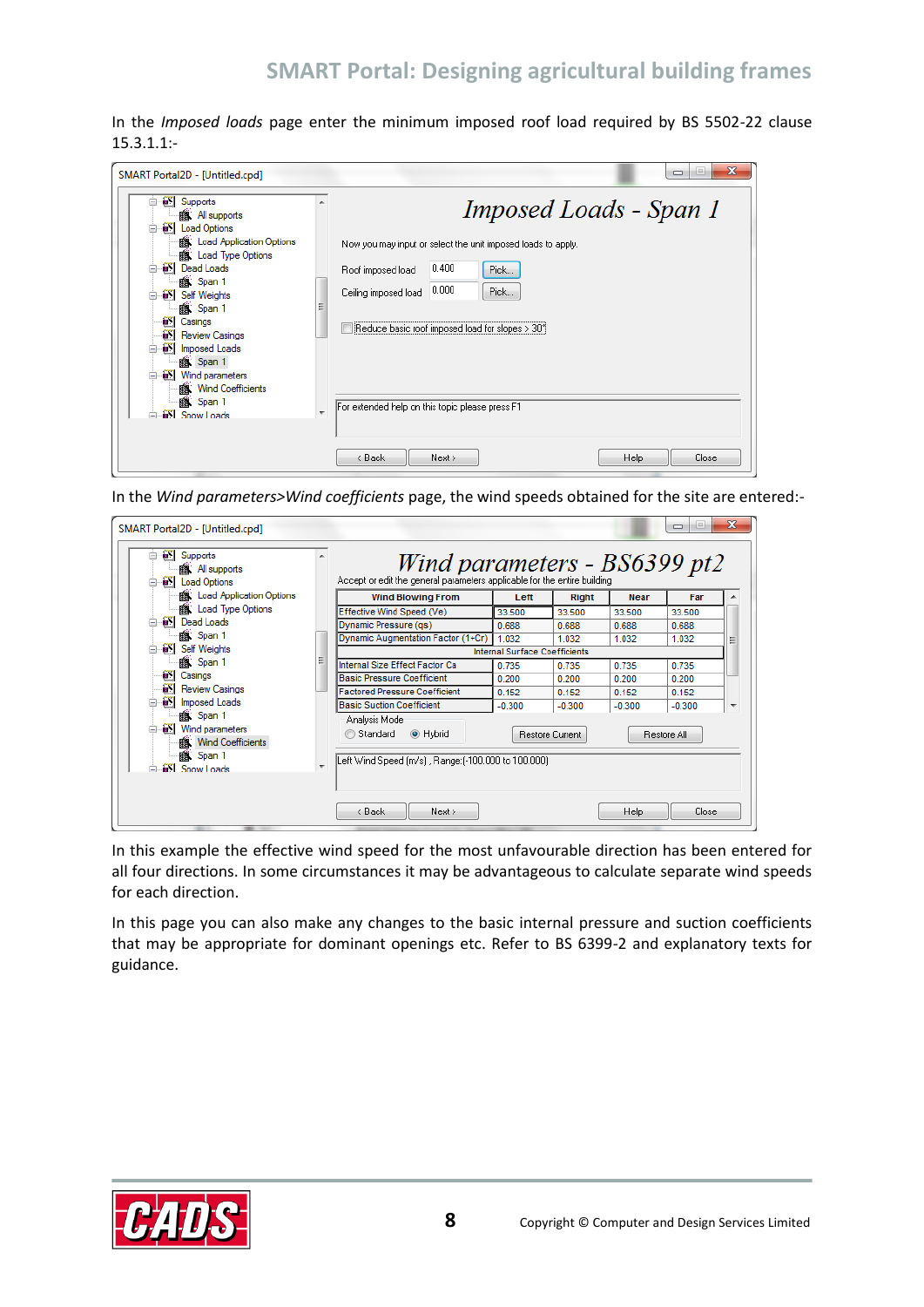| SMART Portal2D - [Untitled.cpd]                                                                                                                                                                                                                                                                                                                                                                                                                         |   | X<br>i ca i<br>▭                                                                                                                                                                                                                                                                                                                                                                            |
|---------------------------------------------------------------------------------------------------------------------------------------------------------------------------------------------------------------------------------------------------------------------------------------------------------------------------------------------------------------------------------------------------------------------------------------------------------|---|---------------------------------------------------------------------------------------------------------------------------------------------------------------------------------------------------------------------------------------------------------------------------------------------------------------------------------------------------------------------------------------------|
| <b>Load Application Options</b><br>癰<br><b>图 Load Type Options</b><br><b>a</b> <sup><i>s</i></sup> Dead Loads<br>e Span 1<br><b>a</b> <sup>y</sup> Self Weights<br>╒<br>e Span 1<br>Casings<br>Đ.<br><b>Review Casings</b><br>Đ.<br>E.<br>Imposed Loads<br>$\Box$<br>· Span 1<br>[85] Wind parameters<br>⊟<br><b>藤 Wind Coefficients</b><br>图 Span 1<br><b>a</b> <sup>y</sup> Snow Loads<br>⋿<br>图 Options<br><b>图 Drift</b><br><b>Box</b> Uniform Load | ▲ | <b>Snow Options</b><br>Here you can select the snow load options to be applied and edit the snow load intensity coefficients if<br>required<br>V Uniform snow load<br>Asymmetric snow load<br>ransverse snow drift<br>Basic snow load 0.500<br>Site location Sutton Scotney<br>Site Altitude 68,000<br>0.455<br>Site snow load<br>Update<br>For extended help on this topic please press F1 |
|                                                                                                                                                                                                                                                                                                                                                                                                                                                         |   | <b>Help</b><br>< Back<br>Next ><br>Close                                                                                                                                                                                                                                                                                                                                                    |

In the *Snow loads> Options page,* select uniform snow load because it must be designed for as the minimum imposed load is low. From BS 6399-3 figure 1, the basic snow on the ground loading at the example site may be estimated as 0.5 kN/m2. Press *Update* to display the site snow load 0.455 adjusted for altitude. Note that BS 6399-3 does not require asymmetric snow load to be considered for single span roof slopes less than 15 degrees.

In the *Load combinations options* page shown below, press *Change PSFs*.

| SMART Portal2D - [Untitled.cpd]                                                                                                                                                                                                                                                                                                                                                                                                                                  |                          | $\mathbf{x}$<br>i=<br>$\Box$                                                                                                                                                                                                                                                                                                                                                                                                                                                                                                                                                                                  |
|------------------------------------------------------------------------------------------------------------------------------------------------------------------------------------------------------------------------------------------------------------------------------------------------------------------------------------------------------------------------------------------------------------------------------------------------------------------|--------------------------|---------------------------------------------------------------------------------------------------------------------------------------------------------------------------------------------------------------------------------------------------------------------------------------------------------------------------------------------------------------------------------------------------------------------------------------------------------------------------------------------------------------------------------------------------------------------------------------------------------------|
| [Self Weights]<br><b>藤 Span 1</b><br>E.<br>Casings<br>64<br><b>Review Casings</b><br>in <sup>x</sup> Imposed Loads<br>19 Span 1<br><b>a</b> <sup>8</sup> Wind parameters<br>$\equiv$<br><b>图 Wind Coefficients</b><br><b>图 Span 1</b><br><b>BY</b> Snow Loads<br>$\equiv$<br>图 Options<br>霞<br>Drift<br><b>BK</b> Uniform Load<br><b>a</b> <sup>S</sup> Load Combinations<br>图: Load Combinations Options<br><b>BX</b> Design Criteria<br><b>BOL</b> Main Frames | $\overline{\phantom{a}}$ | <b>Load Combinations Options</b><br>Here you may review or select the options for creating the load combinations.<br>Set up serviceability limit state (SLS) load combinations for deflection check<br>Set up serviceability limit state (SLS) load combinations for base design<br>Ⅳ Include Pdelta effect in ULS load combinations analyses<br>I Include internal pressure / suction in wind load serviceability combinations<br>ULS Load<br><b>ISLS Deflection Load</b><br>SLS Base Load<br>Change PSFs<br>Combinations<br>Combinations<br>Combinations<br>For extended help on this topic please press F1 |
|                                                                                                                                                                                                                                                                                                                                                                                                                                                                  |                          | Next<br>Close<br>< Back<br><b>Help</b>                                                                                                                                                                                                                                                                                                                                                                                                                                                                                                                                                                        |

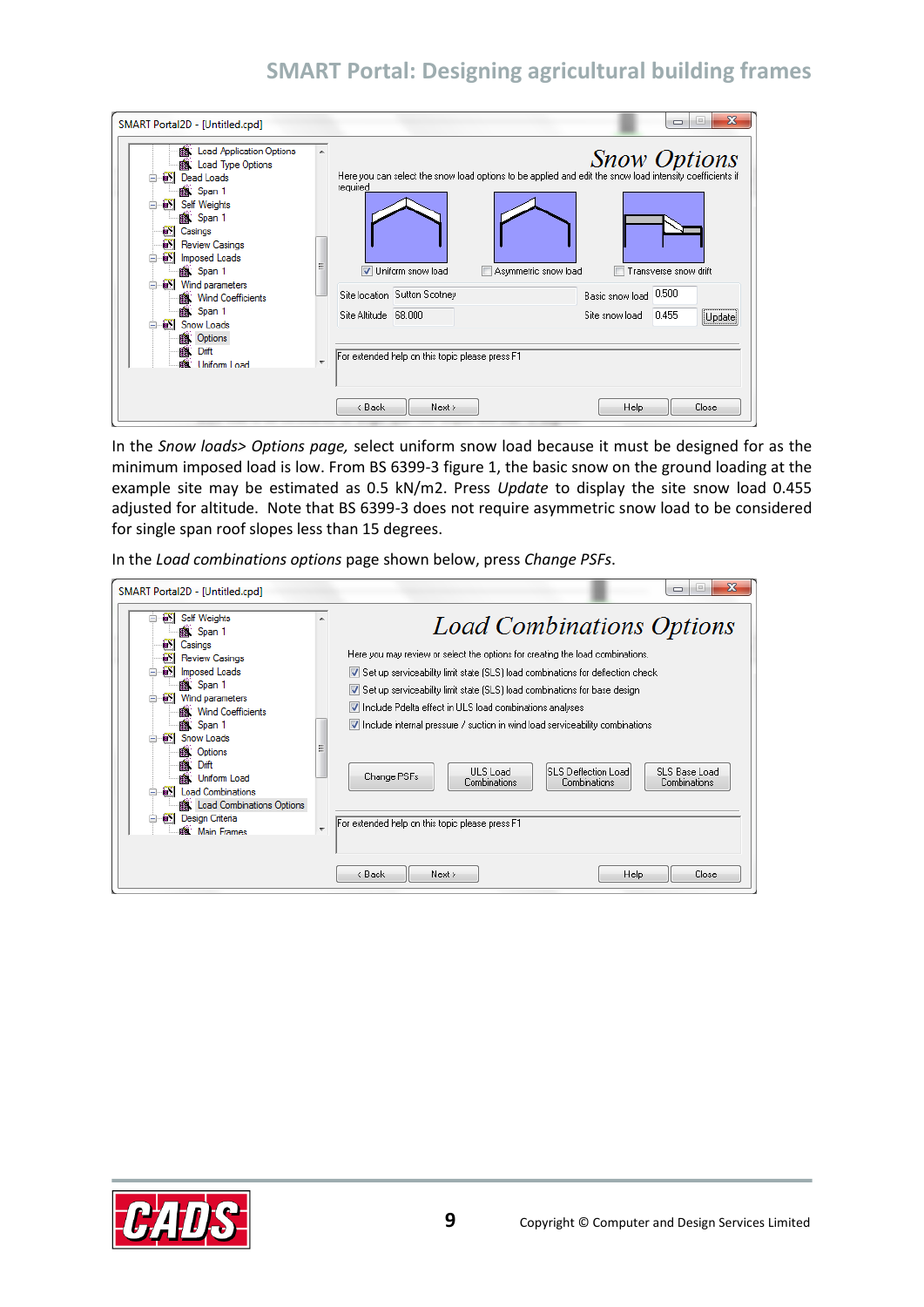| characteristic or working loads or select 'User defined' to edit the values. |       |                                    |       |
|------------------------------------------------------------------------------|-------|------------------------------------|-------|
| Design code for partial safety factors and load combinations BS 5950 pt1     |       |                                    |       |
| Dead load<br>Beneficial                                                      | 1.000 | Adverse with imposed & crane loads | 1.200 |
| Adverse with imposed load                                                    | 1.400 | Adverse with wind & crane loads    | 1.200 |
| Adverse with imposed & wind load                                             | 1.200 | Fire collapse load                 | 1.000 |
| Adverse with crane loads                                                     | 1.400 |                                    |       |
| Imposed load                                                                 |       |                                    |       |
| <b>Beneficial</b>                                                            | 0.000 | Adverse with dead & wind load      | 1.200 |
| Adverse with dead load                                                       | 1.600 | Adverse with crane loads.          | 1.200 |
| Wind load                                                                    |       |                                    |       |
| With dead load only                                                          | 1.400 | Adverse with crane loads           | 1.200 |
| With imposed & dead load                                                     | 1.200 | Wind load with fire load           | 0.330 |
| Crane loads                                                                  |       |                                    |       |
| Vertical                                                                     | 1.600 | With imposed loads                 | 1.200 |
| Horizontal                                                                   | 1.600 | With wind loads                    | 1.200 |
| Combined                                                                     | 1.400 |                                    |       |
| Others                                                                       |       |                                    |       |
| Exceptional snow (drift) loads                                               | 1.050 |                                    |       |

The Partial safety factors page opens with the standard BS 5950 values displayed but `greyed out' Change the *Design code…* option to *User defined* to allow editing to the reduced `classified partial safety factors' implied by BS 5502-22 for class 2 buildings as shown below. Please note that these values are our interpretation of BS 5502. They are not specifically stated in the code and so adoption is at the user's discretion.

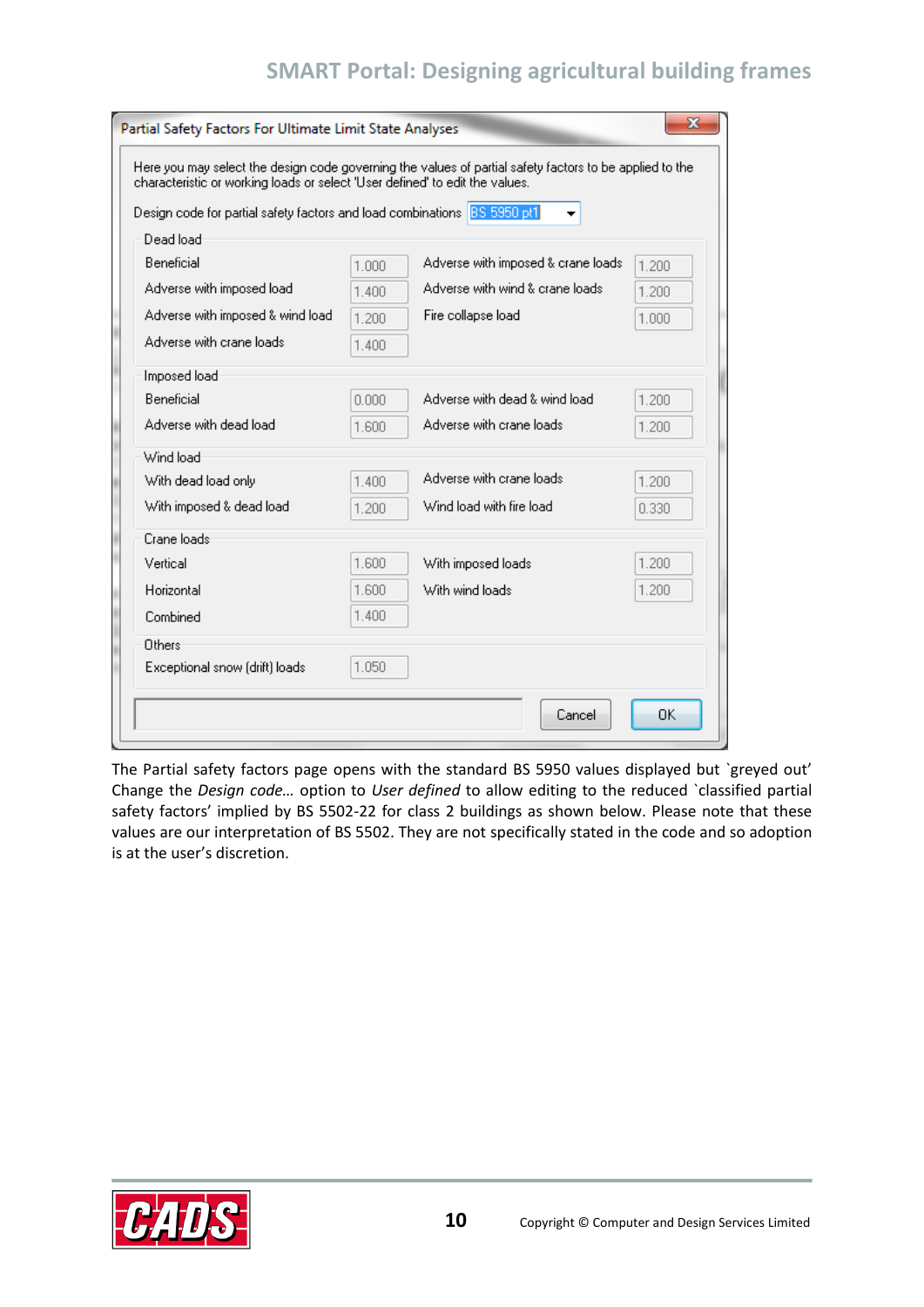| characteristic or working loads or select 'User defined' to edit the values. |       | Here you may select the design code governing the values of partial safety factors to be applied to the |       |
|------------------------------------------------------------------------------|-------|---------------------------------------------------------------------------------------------------------|-------|
| Design code for partial safety factors and load combinations User defined    |       |                                                                                                         |       |
| Dead load                                                                    |       |                                                                                                         |       |
| Beneficial                                                                   | 1.000 | Adverse with imposed & crane loads                                                                      | 1.200 |
| Adverse with imposed load                                                    | 1.260 | Adverse with wind & crane loads                                                                         | 1.200 |
| Adverse with imposed & wind load                                             | 1.080 | Fire collapse load                                                                                      | 1.000 |
| Adverse with crane loads                                                     | 1.400 |                                                                                                         |       |
|                                                                              |       |                                                                                                         |       |
| Imposed load<br><b>Beneficial</b>                                            | 0.000 | Adverse with dead & wind load                                                                           | 1.080 |
| Adverse with dead load                                                       |       | Adverse with crane loads                                                                                |       |
|                                                                              | 1 440 |                                                                                                         | 1.200 |
| Wind load:                                                                   |       |                                                                                                         |       |
| With dead load only                                                          | 1.260 | Adverse with crane loads                                                                                | 1.200 |
| With imposed & dead load                                                     | 1.080 | Wind load with fire load                                                                                | 0.330 |
| Crane loads                                                                  |       |                                                                                                         |       |
| Vertical                                                                     | 1.600 | With imposed loads                                                                                      | 1.200 |
| Horizontal                                                                   | 1.600 | With wind loads                                                                                         | 1.200 |
| Combined                                                                     | 1.400 |                                                                                                         |       |
| Others                                                                       |       |                                                                                                         |       |
| Exceptional snow (drift) loads                                               | 1.050 |                                                                                                         |       |
| Snow load , Range: (1.000 to 2.000)                                          |       |                                                                                                         |       |
|                                                                              |       | Cancel                                                                                                  | 0K    |

Select OK to return to the *Load combinations options* page. The resulting load combination tables can be viewed by pressing *ULS load combinations.* When you are satisfied with the load combinations select *Next* to move to the *Design criteria > Main frames* page. This opens with the usual default values. For most agricultural building frames with pin bases the default minimum eaves height to horizontal deflection ratio under wind loading will control the design. Even with nominal partial fixity this is likely to be the case. To achieve a competitive design it is necessary to carefully consider what deflection limits are appropriate or acceptable for severe storm conditions. For the example frame with eaves node height 5000 mm above foundation,  $H/200 = 25$  mm,  $H/100 = 50$ mm and H/50 = 100 mm. There is no official guidance for this but one could contemplate H/50 perhaps for a remote barn at one extreme whilst H/200 or even H/300 may be required for more conventional buildings. It may be appropriate to explain the issues and cost implications to the client and reach an informed agreement. CADS SMART Portal enables comparative designs to be prepared and costed very quickly so that the cost/benefits can be assessed.

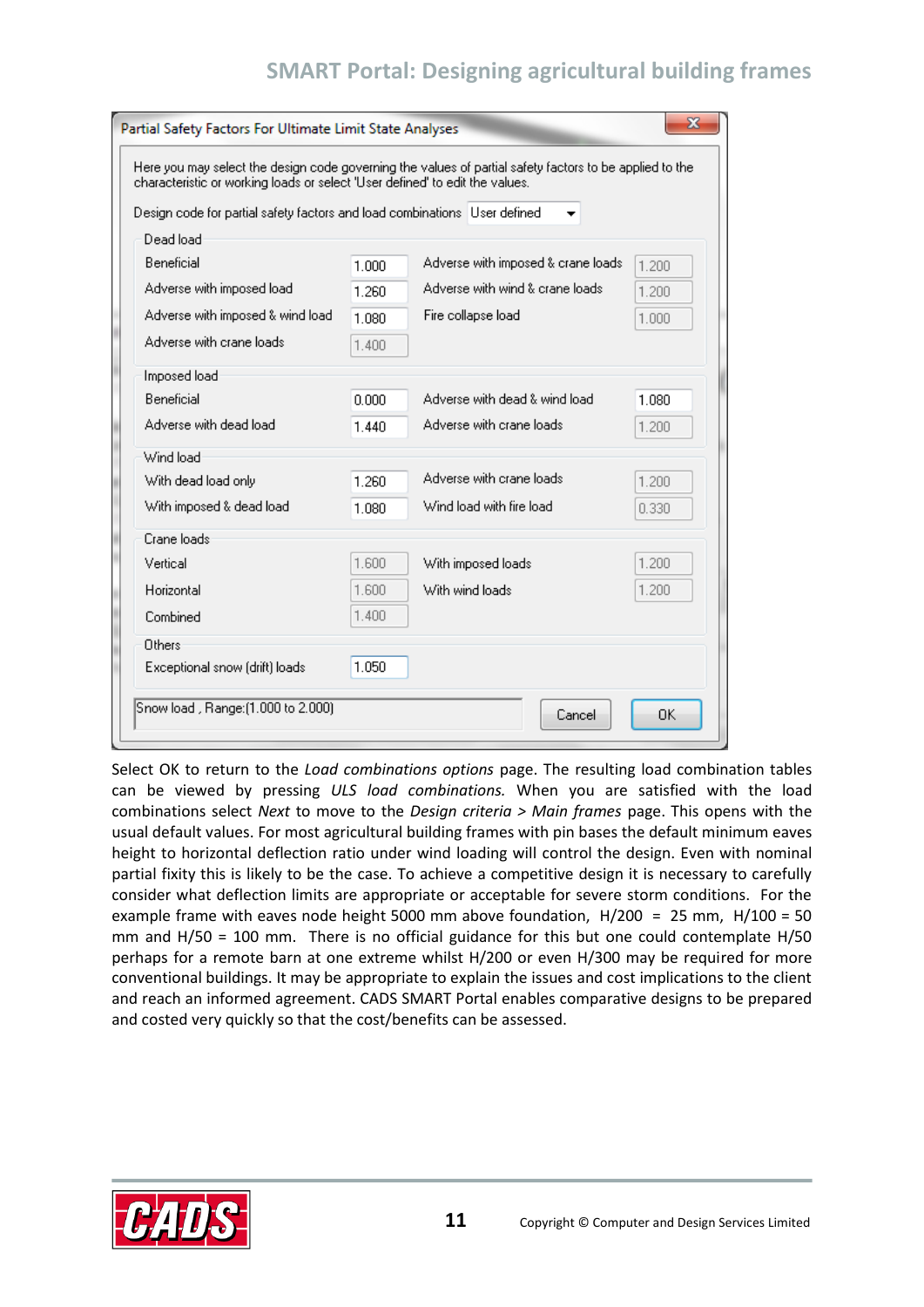The illustration below shows the design criteria settings for a moderately competitive / permissive design.

| SMART Portal2D - [Untitled.cpd]<br>Options<br>職<br>Ŵ<br>Drift<br><b>藤 Uniform Load</b><br>[S] Load Combinations<br><b>图 Load Combinations Option</b><br><b>Design Criteria</b><br>⋿<br><b>藤 Main Frames</b><br><b>图 Bases</b><br><b>a</b> <sup><i>s</i></sup> ] Sections<br><b>藤 Select / Autodesign</b><br>e Span 1<br><b>a</b> <sup>y</sup> Analysis<br>E<br><b>藤 Analysis Results</b> | x<br>E<br>$\Box$<br>Design Criteria - Main Frames<br>Both ultimate limit state and serviceability limit state design criteria may be viewed or edited for the<br>main frames.<br>Frame design criteria for the ultimate limit state<br>Maximum slenderness ratio 500<br>Ultimate design condition Collapse<br>Intended rafter condition at rafter end of haunches at collapse<br><b>Elastic</b><br>▼<br>Frame design criteria for the serviceability limit state of deflection<br>Ridge / midspan : vertical deflection ratio ——<br>- Eaves height : horizontal deflection ratio:<br>Imposed<br>Wind<br>Wind<br>Dead<br>User<br>Dead<br>Imposed<br>User<br>loads<br>loads<br>loads<br>loads<br>combs<br>loads<br>loads<br>combs<br>150<br>100<br>100.<br>150<br>150<br>100<br>100<br> 200 |
|------------------------------------------------------------------------------------------------------------------------------------------------------------------------------------------------------------------------------------------------------------------------------------------------------------------------------------------------------------------------------------------|-------------------------------------------------------------------------------------------------------------------------------------------------------------------------------------------------------------------------------------------------------------------------------------------------------------------------------------------------------------------------------------------------------------------------------------------------------------------------------------------------------------------------------------------------------------------------------------------------------------------------------------------------------------------------------------------------------------------------------------------------------------------------------------------|
| <b>a</b> <sup>S</sup> Member Check<br><b>图 Member Results</b><br><b>B</b> <sup>S</sup> Base Design<br>Ė                                                                                                                                                                                                                                                                                  | Deflection ratios of<br>Other members<br>Restore current<br>Restore all                                                                                                                                                                                                                                                                                                                                                                                                                                                                                                                                                                                                                                                                                                                   |
| <b>Ba</b> Rase Design                                                                                                                                                                                                                                                                                                                                                                    | For extended help on this topic please press F1<br>Next ><br>Help<br>< Back<br>Close                                                                                                                                                                                                                                                                                                                                                                                                                                                                                                                                                                                                                                                                                                      |

The *Select/Autodesign* page can be used to choose grade of steel, section list etc before proceeding to autodesign:

| SMART Portal2D - [Untitled.cpd]                                                                                                                                                                                                                                                                                                                                                                                                                |                                                                                                                                  |                                                                                                                                                                                                                                                                           | ж<br>ie.<br>$\Box$                                                                                                                                                                                   |
|------------------------------------------------------------------------------------------------------------------------------------------------------------------------------------------------------------------------------------------------------------------------------------------------------------------------------------------------------------------------------------------------------------------------------------------------|----------------------------------------------------------------------------------------------------------------------------------|---------------------------------------------------------------------------------------------------------------------------------------------------------------------------------------------------------------------------------------------------------------------------|------------------------------------------------------------------------------------------------------------------------------------------------------------------------------------------------------|
| <b>Wind Coefficients</b><br>矓.<br>19 Span 1<br><b>B</b> <sup>S</sup> Snow Loads<br><b>图 Options</b><br>顣<br>Drift<br><b>感 Uniform Load</b><br>[85] Load Combinations<br>图: Load Combinations Options<br><b>Design Criteria</b><br><b>前 Main Frames</b><br><b>a</b> <sup>S</sup> Sections<br><b>图 Select / Autodesign</b><br>图 Span 1<br>[a <sup>x</sup> ] Analysis<br><b>1 Analysis Results</b><br>Member Check<br><b>Box</b> : Member Results | Member categories<br>Bafters and haunches<br>External columns<br>Internal columns<br>Select section:<br>$\overline{\phantom{a}}$ | Select the steel grade and section type for main members.<br>Steel grade<br>LIK-S275<br>Pick<br>۰<br>TIK-S275<br>Pick<br>▼<br><b>UK-S275</b><br>Pick<br>▼<br>$\triangledown$ Design sections for wind load deflections<br>For extended help on this topic please press F1 | <b>Section Estimation And Selection</b><br>Section type<br>UKB - Preferred UKB (UK_Adv<br>Pick<br>UKB - Preferred UKB (UK_Adv<br>Pick<br>UKC - ALL (UK Advance)<br>Pick<br><b>C</b> SMART Autodesign |
|                                                                                                                                                                                                                                                                                                                                                                                                                                                | < Back                                                                                                                           | Next >                                                                                                                                                                                                                                                                    | Help<br>Close                                                                                                                                                                                        |